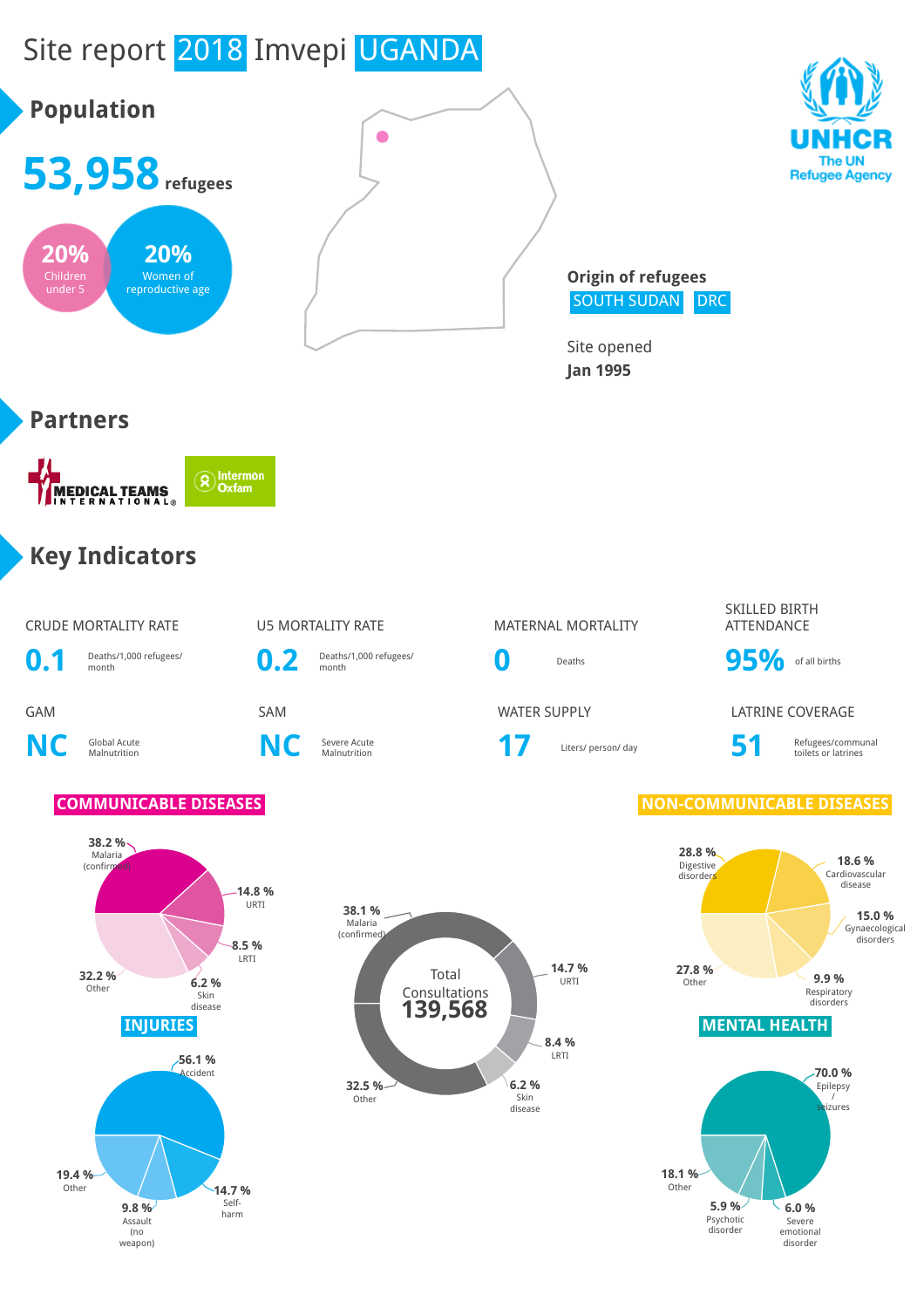### **Public Health**

| <b>HEALTH STAFFING</b>                                      | <b>INDICATOR</b> | <b>STANDARD</b> |                            | <b>MORBIDITY</b>                                 | <b>INDICATOR</b> | <b>STANDARD</b> |   |   |
|-------------------------------------------------------------|------------------|-----------------|----------------------------|--------------------------------------------------|------------------|-----------------|---|---|
| Number of medical doctors                                   |                  | 1: 50,000       | ☺                          | Incidence of malaria among children under        | 138              |                 |   |   |
| Number of qualified nurses                                  | 20               | $1:$ < 10,000   | ◉                          | Incidence of watery diarrhoea among              | 24               |                 |   |   |
| Number of community health workers                          | 95               | 1: 1,000        | $\bullet$                  | children under 5                                 |                  |                 |   |   |
| <b>ACCESS AND UTILIZATION</b>                               | <b>INDICATOR</b> | <b>STANDARD</b> |                            | Incidence of pneumonia among children<br>under 5 | 34               |                 |   |   |
| Consultations per trained clinician per day                 | 50               | < 50            | ▲                          | Incidence of pneumonia among over 5              | 18               |                 |   |   |
| Health utilisation rate (new visits / refugee /             | 2.1              | $1 - 4$         | $\bullet$                  | Tuberculosis success rate                        | 91%              | < 90%           | ◙ |   |
| year)<br>Proportion of host population consultations        | 17%              |                 |                            | Were any MDR/X-TB cases diagnosed among<br>PoCs? | Yes              | <b>No</b>       | ☺ |   |
| <b>MORTALITY</b>                                            | <b>INDICATOR</b> | <b>STANDARD</b> |                            | VACCINATION                                      | <b>INDICATOR</b> | <b>STANDARD</b> |   |   |
| <b>Crude Mortality Rate</b><br>(CMR) (/1000/month)          | 0.1              | < 0.75          | Ø                          | Full vaccination coverage                        | 81%              | < 95%           |   | ظ |
| <b>Under-five Mortality Rate</b><br>(U5MR) (/1000/month)    | 0.2              | < 1.5           | $\boldsymbol{\mathcal{S}}$ | Measles vaccination coverage                     | Not collected    |                 |   |   |
| <b>Infant Mortality Rate</b><br>(IMR) (/1000 livebirths)    | 32.5             | $30$            | $\blacktriangle$           | Source of vaccination data                       | <b>HIS</b>       |                 |   |   |
| <b>Neonatal Mortality Rate</b><br>(NNMR) (/1000 livebirths) | 29               | < 20            | $\boldsymbol{\Omega}$      | IN-PATIENT DEPARTMENT (IPD)                      | <b>INDICATOR</b> | <b>STANDARD</b> |   |   |
| <b>OUTBREAK ALERT AND RESPONSE</b>                          | <b>INDICATOR</b> | <b>STANDARD</b> |                            | Average length of stay (days)                    | 2.7              |                 |   |   |
| Proportion of outbreaks investigated within 48<br>hours     |                  | 100%            |                            | Case fatality rate                               | 0.0              |                 |   |   |
| Number of outbreaks reported                                | $\mathbf 0$      |                 |                            | Hospitalisation rate                             | 48.7             | $50 - 150$      |   | Δ |

# **Reproductive Health**

| <b>ANTENATAL CARE</b>                                                                     | <b>INDICATOR</b> | <b>STANDARD</b> |                            | <b>FAMILY PLANNING</b>                                                      | <b>INDICATOR</b> | <b>STANDARD</b> |                       |
|-------------------------------------------------------------------------------------------|------------------|-----------------|----------------------------|-----------------------------------------------------------------------------|------------------|-----------------|-----------------------|
| Antenatal care coverage                                                                   | 96%              | > 90%           |                            | Contraceptive prevalence rate                                               | 28%              | $\geq 30\%$     |                       |
| Coverage of antenatal tetanus vaccination                                                 | 98%              | >95%            |                            | Source of contraceptive prevalence data                                     | <b>HIS</b>       |                 |                       |
| <b>DELIVERY CARE</b>                                                                      | <b>INDICATOR</b> | <b>STANDARD</b> |                            | SEXUAL AND GENDER-BASED VIOLENCE (SGBV)                                     | <b>INDICATOR</b> | <b>STANDARD</b> |                       |
| Proportion of births attended by skilled<br>personnel                                     | 95%              | $\geq 90\%$     | $\boldsymbol{\mathcal{S}}$ | Total number of reported rapes                                              | 42               |                 |                       |
| Proportion of births conducted by caesarean<br>section                                    | 13%              | $5 - 15%$       |                            | Proportion of eligible rape survivors provided<br>with PEP within 72 hours  | 79%              | 100%            | $\boldsymbol{\omega}$ |
| Proportion of newborn infants with low birth<br>weight (<2500 gs) (weighed within 72 hrs) | 7%               | < 15%           |                            | Proportion of eligible rape survivors provided<br>with ECP within 120 hours | 75%              | 100%            | ☎                     |
| Proportion of teenage pregnancies                                                         | 4%               |                 |                            | SEXUALLY TRANSMITTED INFECTIONS (STIS)                                      | <b>INDICATOR</b> | <b>STANDARD</b> |                       |
| Still birth rate (/ 1000 total births / month)                                            |                  |                 |                            | Number of genital ulcer diseases                                            | 56               |                 |                       |
| Number of maternal deaths                                                                 | $\mathbf{0}$     |                 |                            | Number of Pelvic Inflammatory diseases                                      | 342              |                 |                       |
| Proportion of maternal deaths investigated<br>within 48 hours                             |                  | 100%            |                            |                                                                             |                  |                 |                       |